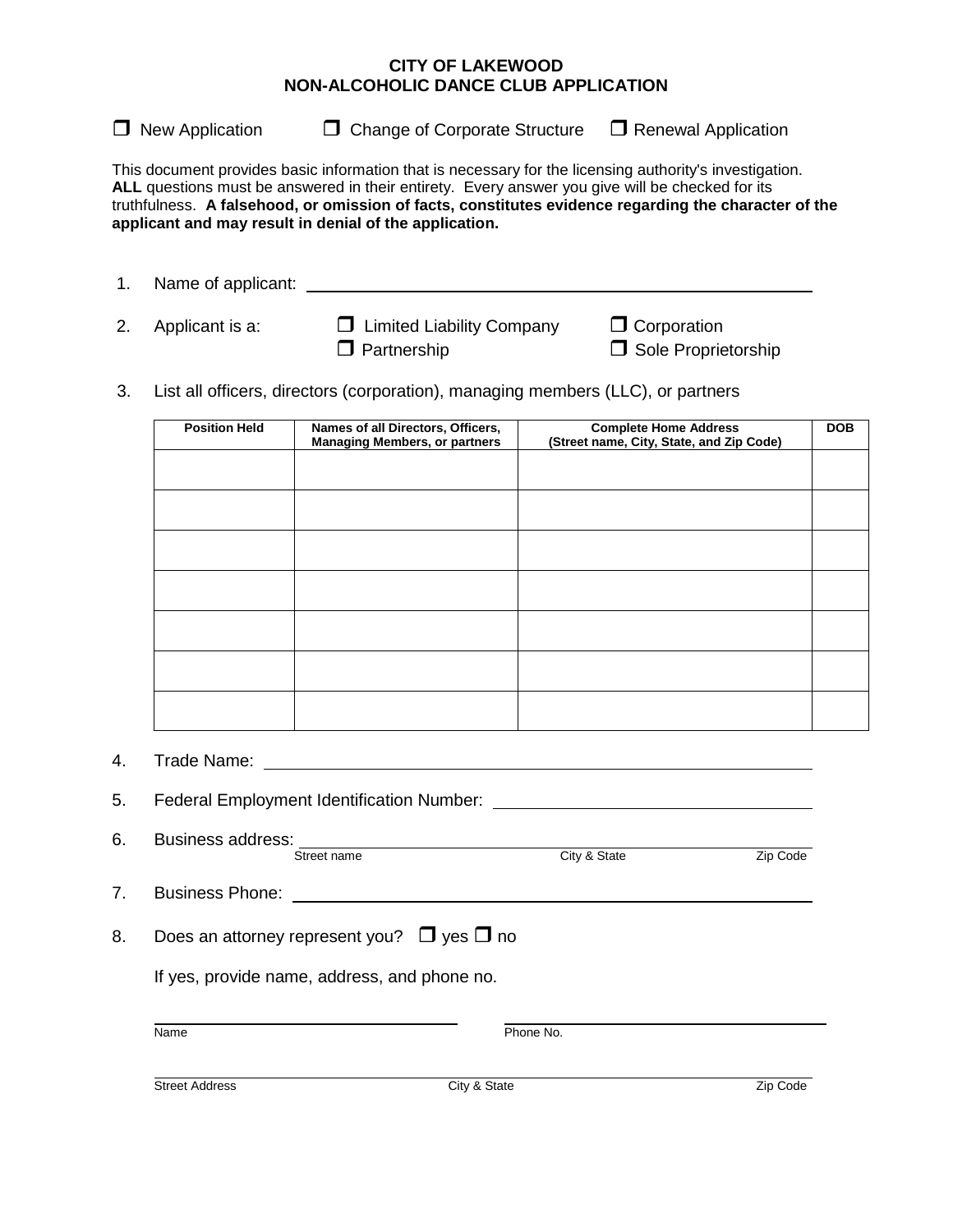|                                                                                        | Name                                                                                               |          |
|----------------------------------------------------------------------------------------|----------------------------------------------------------------------------------------------------|----------|
| Street address                                                                         | City & State                                                                                       | Zip Code |
| <b>PROPERTY INFORMATION</b>                                                            |                                                                                                    |          |
|                                                                                        | 10. Is the building owned or leased? $\Box$ owned<br>$\Box$ Leased                                 |          |
| Name and <b>complete</b> address of building owner ___________________________________ |                                                                                                    |          |
|                                                                                        | Name                                                                                               |          |
| Street address                                                                         | City & State                                                                                       | Zip Code |
| Is the land owned or leased?                                                           | $\Box$ owned<br>$\Box$ Leased                                                                      |          |
|                                                                                        |                                                                                                    |          |
|                                                                                        | Name                                                                                               |          |
|                                                                                        |                                                                                                    |          |
| <b>Street Address</b>                                                                  | City & State                                                                                       | Zip Code |
| <b>COMPANY INFORMATION</b>                                                             |                                                                                                    |          |
| $\Box$ yes<br>If yes, provide the following information:                               | Does this company currently operate an unlicensed non-alcoholic dance club?<br>$\Box$ no<br>Name   |          |
|                                                                                        | City & State                                                                                       | Zip Code |
| Street address<br>$\Box$ yes<br>If yes, provide the following information:             | Does this company currently operate a licensed non-alcoholic dance club?<br>$\Box$ no              |          |
|                                                                                        | Name                                                                                               |          |
| Street address                                                                         | City & State                                                                                       | Zip Code |
| denied, or declared a public nuisance? $\Box$ Y                                        | Has this company ever operated a non-alcoholic dance club that was suspended, revoked,<br>$\Box$ N |          |